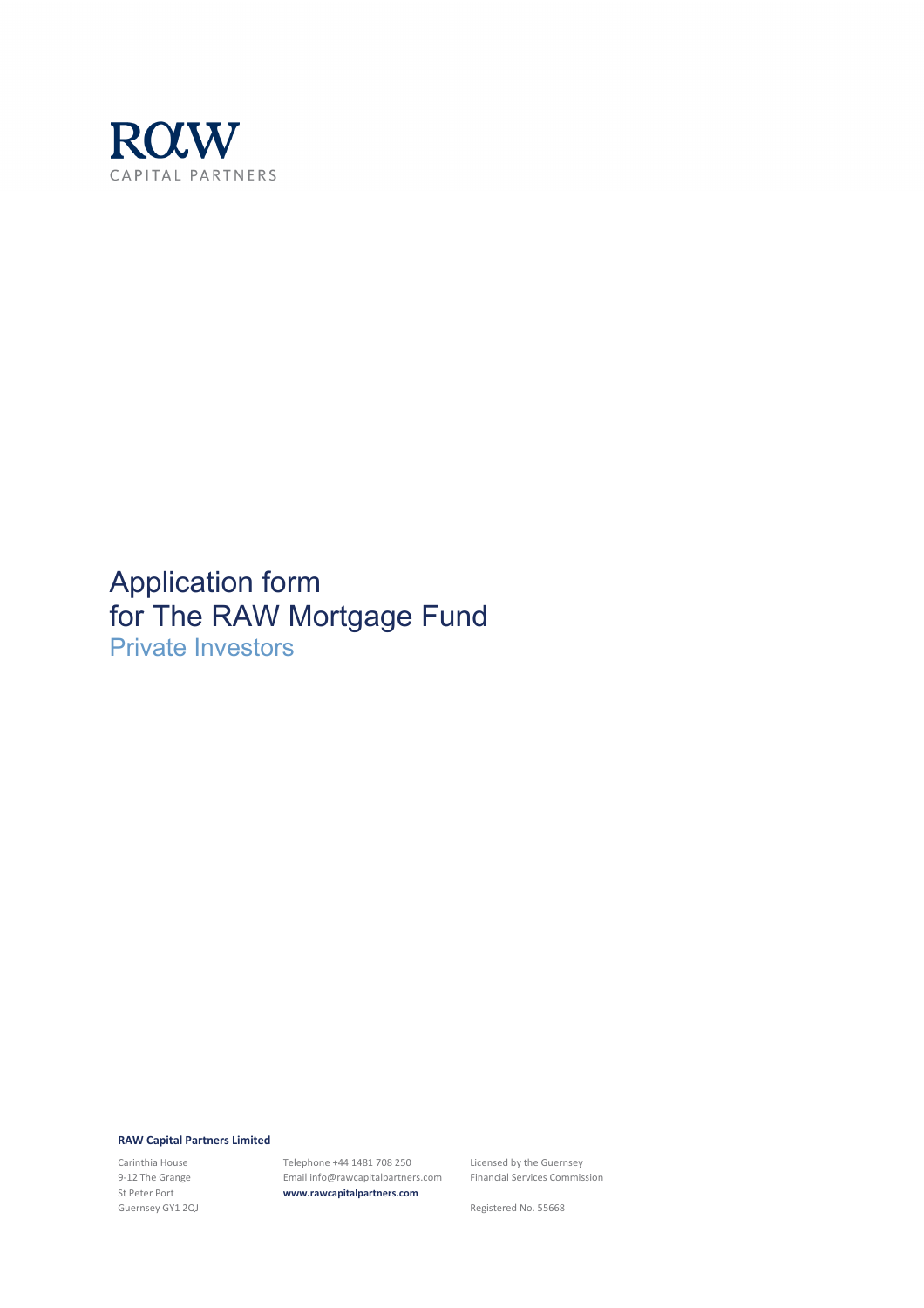

## Subscriptions into the RAW Mortgage Fund

Thank you for choosing to invest in the RAW Mortgage Fund (the "Fund"), a cell of RAW Alpha PCC Limited.

To apply for Shares in the Fund, please:

- complete all sections of this Application Form
- sign the Subscription Agreement at the end of Section 4
- send funds to the Fund's client account as per the payment instructions in Appendix A
- send the completed and signed Application Form, together with the required due diligence as set out in Appendix B, to Vistra (Guernsey) Limited for the attention of:

Guernsey Fund Dealing Vistra (Guernsey) Limited 11 New Street St. Peter Port Guernsey GY1 3EG

| Telephone: | +44 1481 726034            |
|------------|----------------------------|
| Fax:       | +44 1481 712167            |
| Email:     | fund.dealing.gg@vistra.com |

Please ensure all items are received by the Administrator by midday (12:00) (Guernsey time) at least one Business Day prior to the relevant Dealing Day.

Before applying for Shares in the Fund, you should read the latest Scheme Particulars of the Company and the Supplemental Particulars of the Fund as amended from time to time, together (the "Particulars")

Unless otherwise defined in this Application Form, defined terms shall have the same meaning given to them in the Particulars.

If you need help completing this Application Form please contact RAW Capital Partners Limited (the "Investment Manager"), Vistra (Guernsey) Limited (the "Administrator"), or your financial adviser.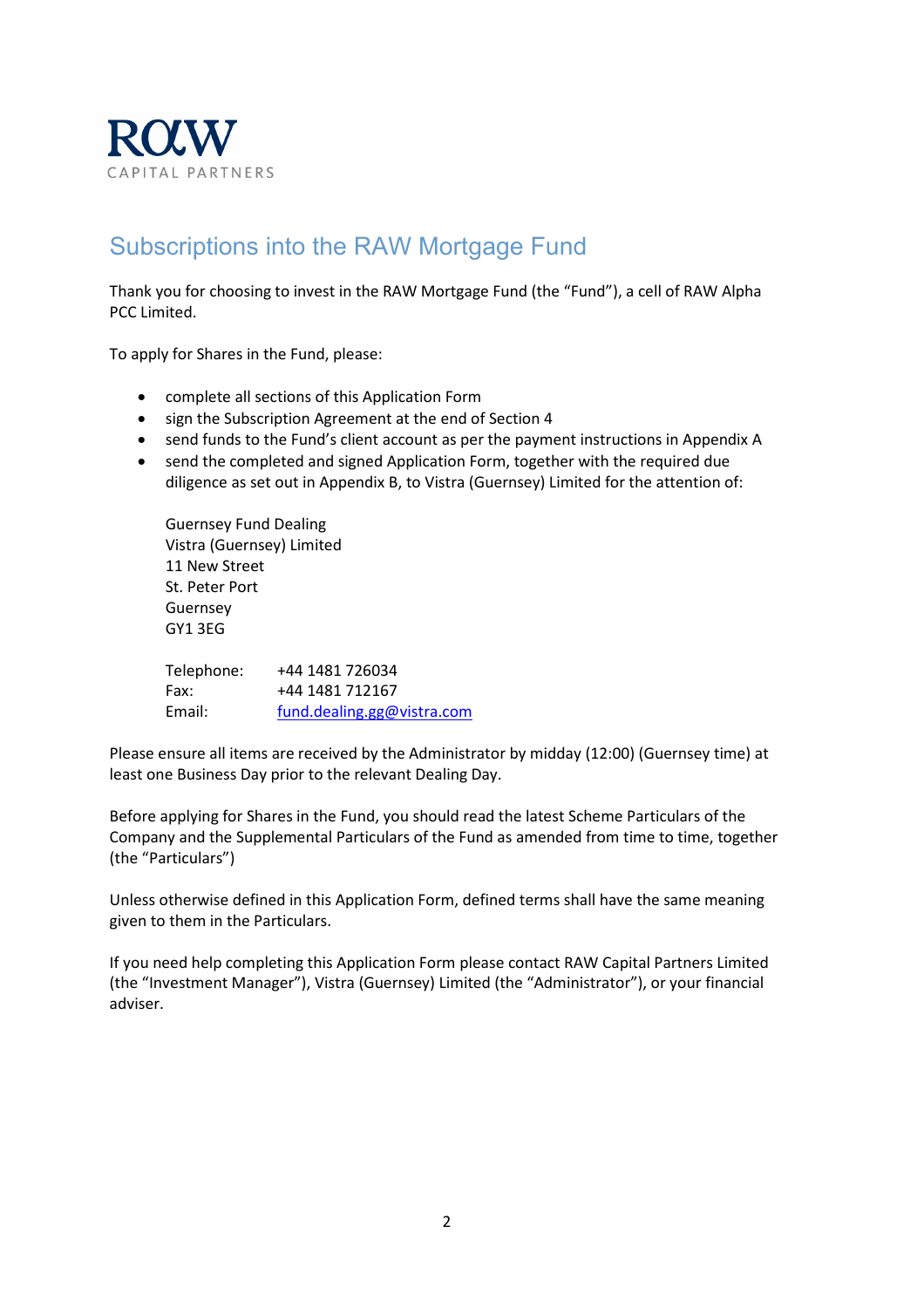

## **Contents**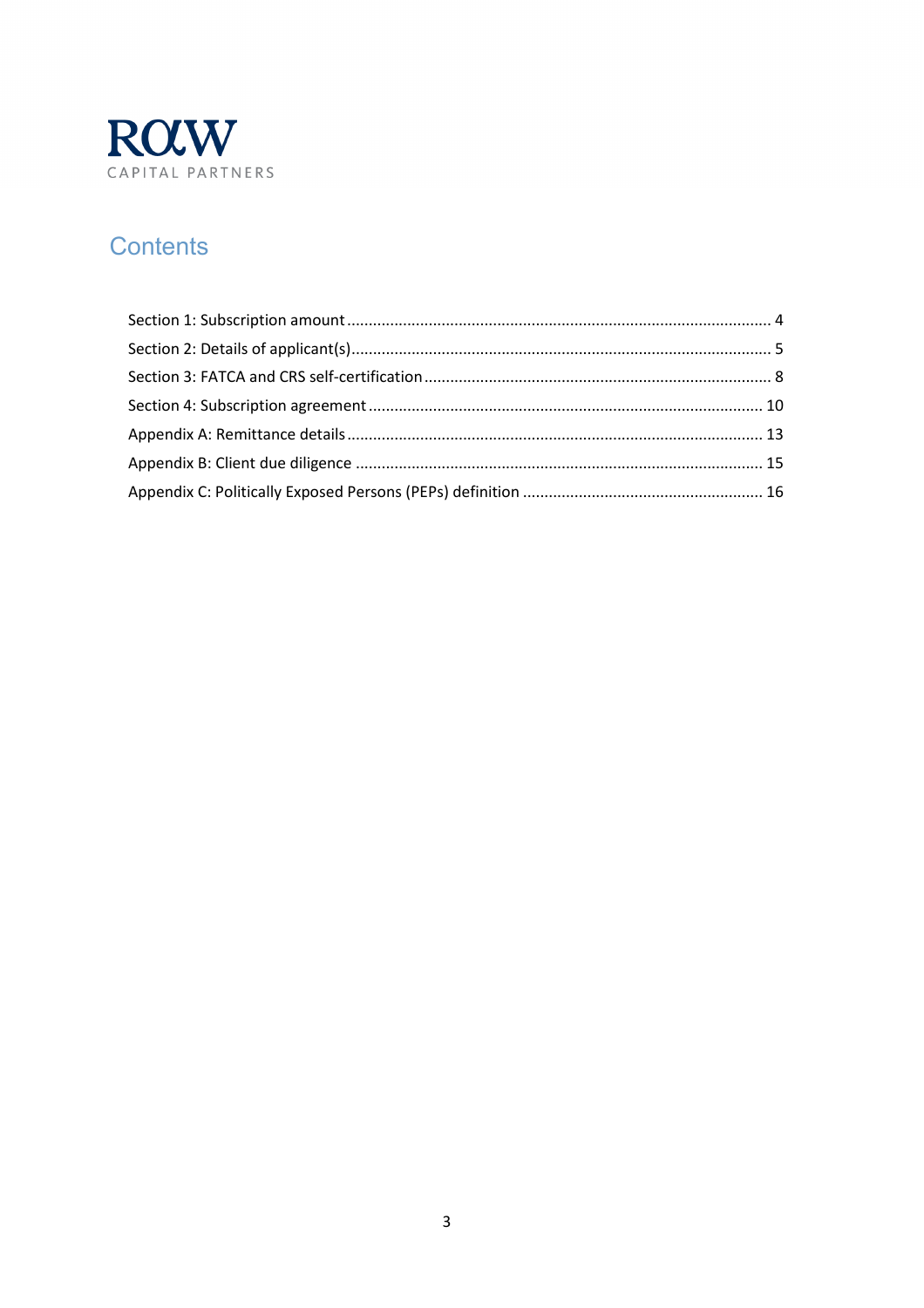

## <span id="page-3-0"></span>Section 1: Subscription amount

I/We the person(s) detailed in Section 2 below irrevocably offer to subscribe the amount shown in Section 1 for Shares at the Subscription Price per Share subject to the provisions of the Particulars and subject to the Articles of Incorporation of the Company.

| <b>Share Class</b>                  | <b>Minimum</b><br>investment | Investment<br>amount |
|-------------------------------------|------------------------------|----------------------|
| <b>GBP Institutional A Shares</b>   | £2,500,000                   | £                    |
| <b>GBP Institutional I Shares</b>   | £2,500,000                   | £                    |
| <b>USD Institutional A Shares</b>   | \$2,500,000                  | <b>USD</b>           |
| USD Institutional I Shares          | \$2,500,000                  | <b>USD</b>           |
| <b>GBP Wholesale A Shares</b>       | £10,000                      | £                    |
| <b>GBP Wholesale I Shares</b>       | £10,000                      | £                    |
| <b>GBP Monthly Dealing A Shares</b> | £10,000                      | £                    |
| <b>GBP Monthly Dealing I Shares</b> | £10,000                      | £                    |

| <b>Plus Share Class</b>            | <b>Minimum</b><br>investment | Investment<br>amount |
|------------------------------------|------------------------------|----------------------|
| <b>GBP Wholesale Plus A Shares</b> | £25,000                      | £                    |
| <b>GBP Wholesale Plus I Shares</b> | £25,000                      | £                    |
| AUD Wholesale Plus A Shares        | \$50,000                     | AUD                  |
| AUD Wholesale Plus I Shares        | \$50,000                     | <b>AUD</b>           |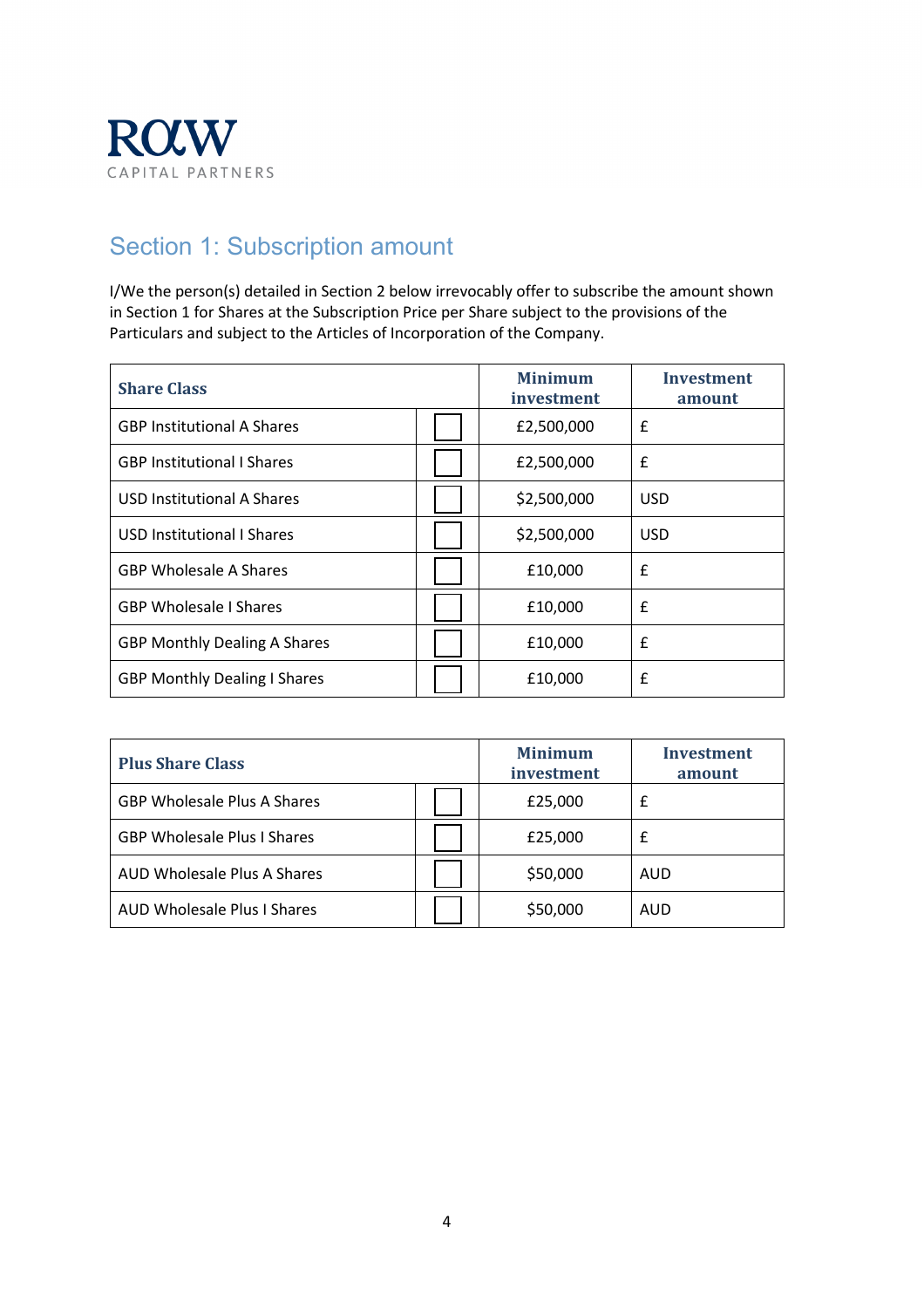

# <span id="page-4-0"></span>Section 2: Details of applicant(s)

### **2.1 Applicant(s) details**

If more than two joint applicants, please print and submit additional copies of this page and the next.

|                                 | <b>First named holder</b> | <b>Second named holder</b> |
|---------------------------------|---------------------------|----------------------------|
| Title (Mr/Mrs/Miss/Other)       |                           |                            |
| Forename(s):                    |                           |                            |
| Surname:                        |                           |                            |
| Former name(s) (if applicable): |                           |                            |
| <b>Residential address:</b>     |                           |                            |
|                                 |                           |                            |
|                                 |                           |                            |
| Date of birth:                  |                           |                            |
| Place of birth:                 |                           |                            |
| Nationality:                    |                           |                            |
| Passport number:                |                           |                            |

### **2.2 Contact details**

|                                                             | <b>First named holder</b> | <b>Second named holder</b> |
|-------------------------------------------------------------|---------------------------|----------------------------|
| Postal address:<br>(if different to residential<br>address) |                           |                            |
| Home telephone:                                             |                           |                            |
| Mobile telephone:                                           |                           |                            |
| E-mail address:                                             |                           |                            |

The Investment Manager issues monthly valuation reports and sends other ad hoc communications to holders. These will be sent to the e-mail addresses provided here.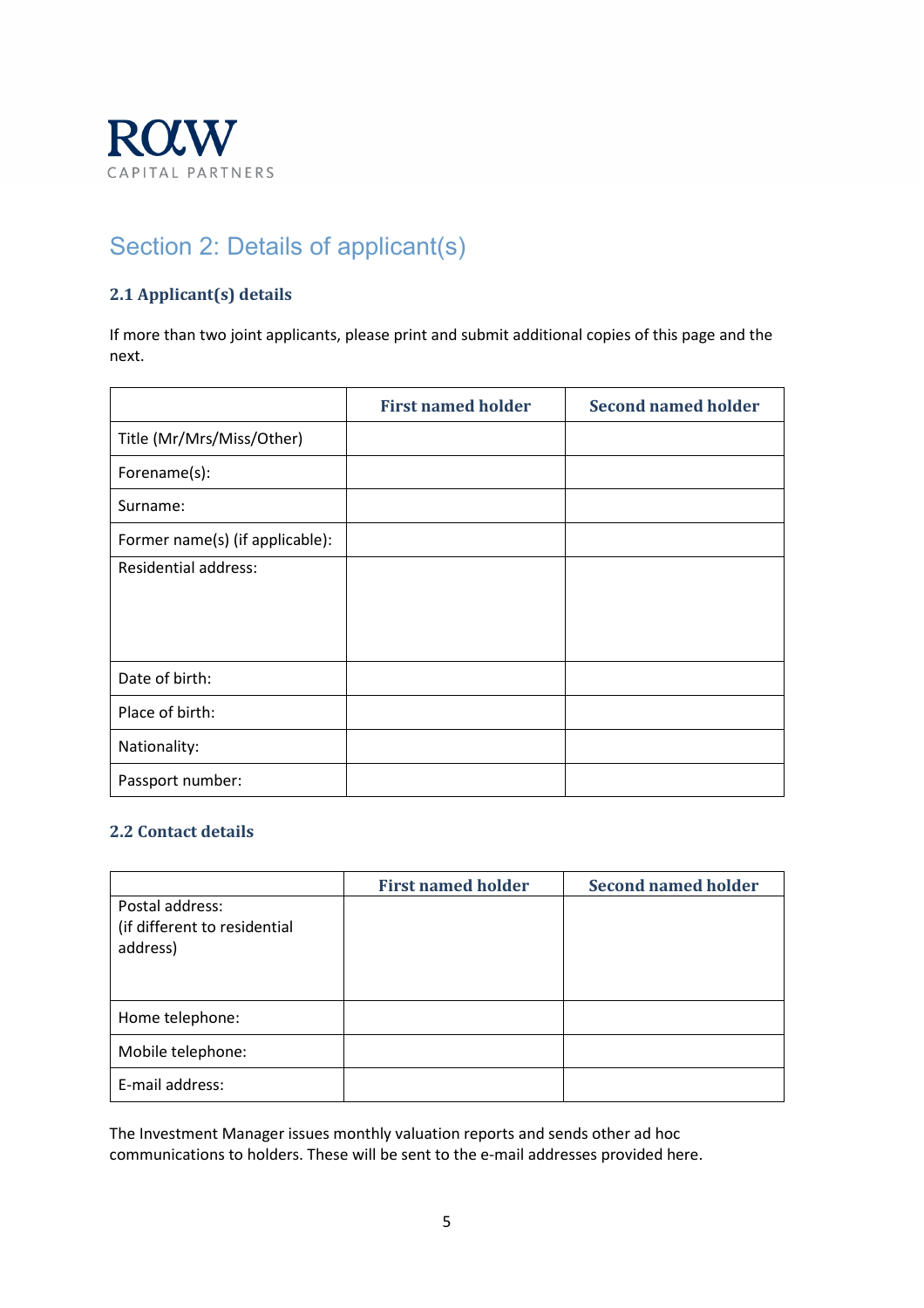

#### **2.3 Political exposed persons**

|                                 | <b>First named holder</b> | Second named holder |
|---------------------------------|---------------------------|---------------------|
| Have you ever held any public   |                           |                     |
| office and/or performed a role  |                           |                     |
| with any political exposure?    |                           |                     |
| If yes, please provide details: |                           |                     |
|                                 |                           |                     |
|                                 |                           |                     |
|                                 |                           |                     |
|                                 |                           |                     |

### **2.4 Occupation**

|                           | <b>First named holder</b> | <b>Second named holder</b> |
|---------------------------|---------------------------|----------------------------|
| Occupation:               |                           |                            |
| Name of current employer: |                           |                            |
| Salary:                   |                           |                            |

### **2.5 Source of funds / wealth**

|                                    | <b>First named holder</b> | <b>Second named holder</b> |  |
|------------------------------------|---------------------------|----------------------------|--|
| Source of funds being<br>invested: | Income                    | Income                     |  |
|                                    | Savings                   | Savings                    |  |
|                                    | Inheritance               | Inheritance                |  |
|                                    | Sale of assets            | Sale of assets             |  |
|                                    | Other (please specify):   | Other (please specify):    |  |
| Source of wealth*:                 |                           |                            |  |

\* a description of the events, activities or interests that have generated the total net worth of an individual i.e. inheritance from family member or third party or savings from my career as X (define capacity) in various companies in Y (define locations) over X years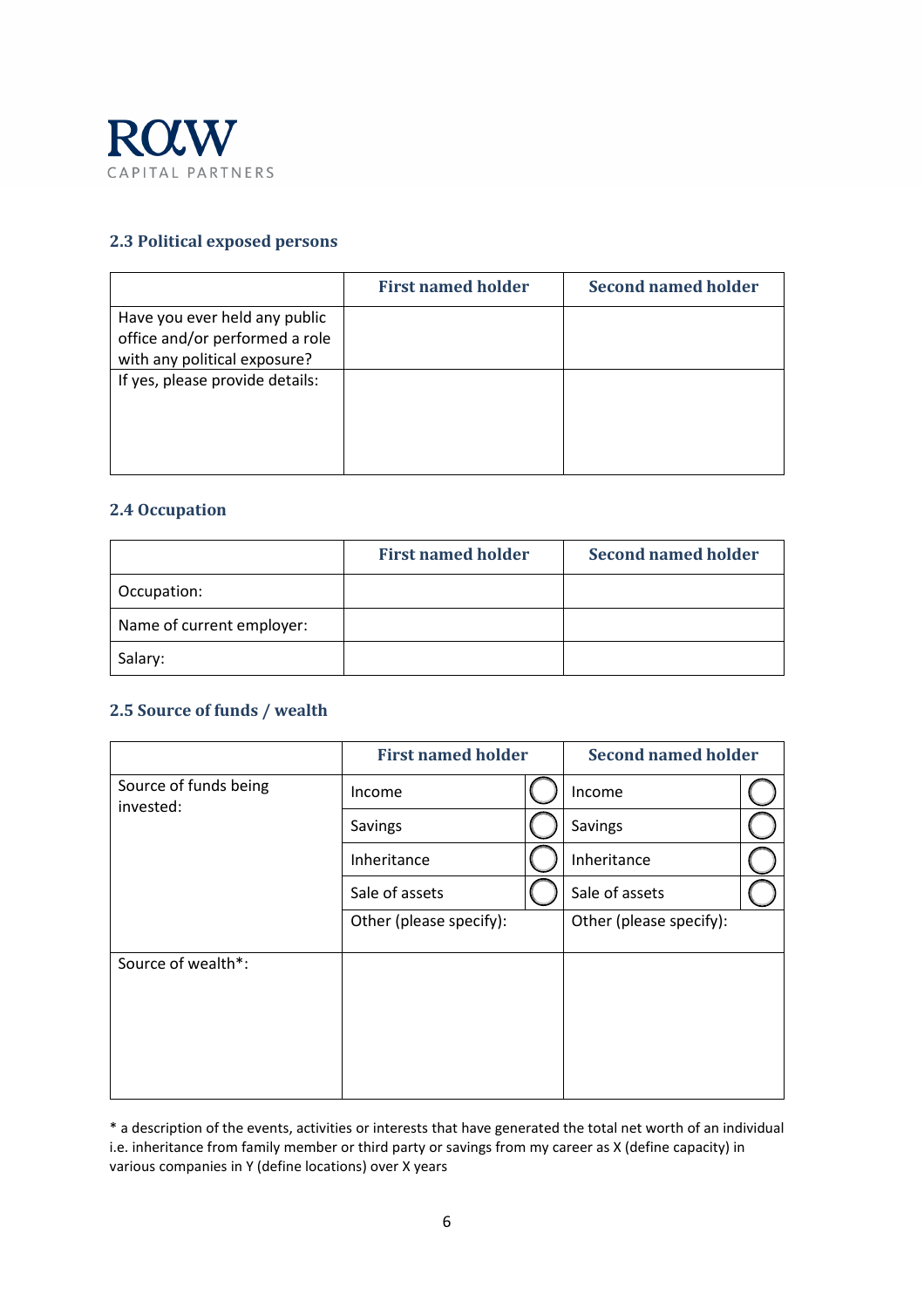

### **2.6 Your bank details**

Please provide details of the bank account from which subscription monies and to which redemption monies will be paid.

The account must be in the name of the named holder(s) – no payments to third parties will be made.

#### **2.7 Intermediary details**

| Intermediary name:          |  |
|-----------------------------|--|
| Registered address:         |  |
|                             |  |
|                             |  |
| Primary contact:            |  |
| Telephone:                  |  |
| E-mail:                     |  |
| Name of regulator:          |  |
| Number issued by regulator: |  |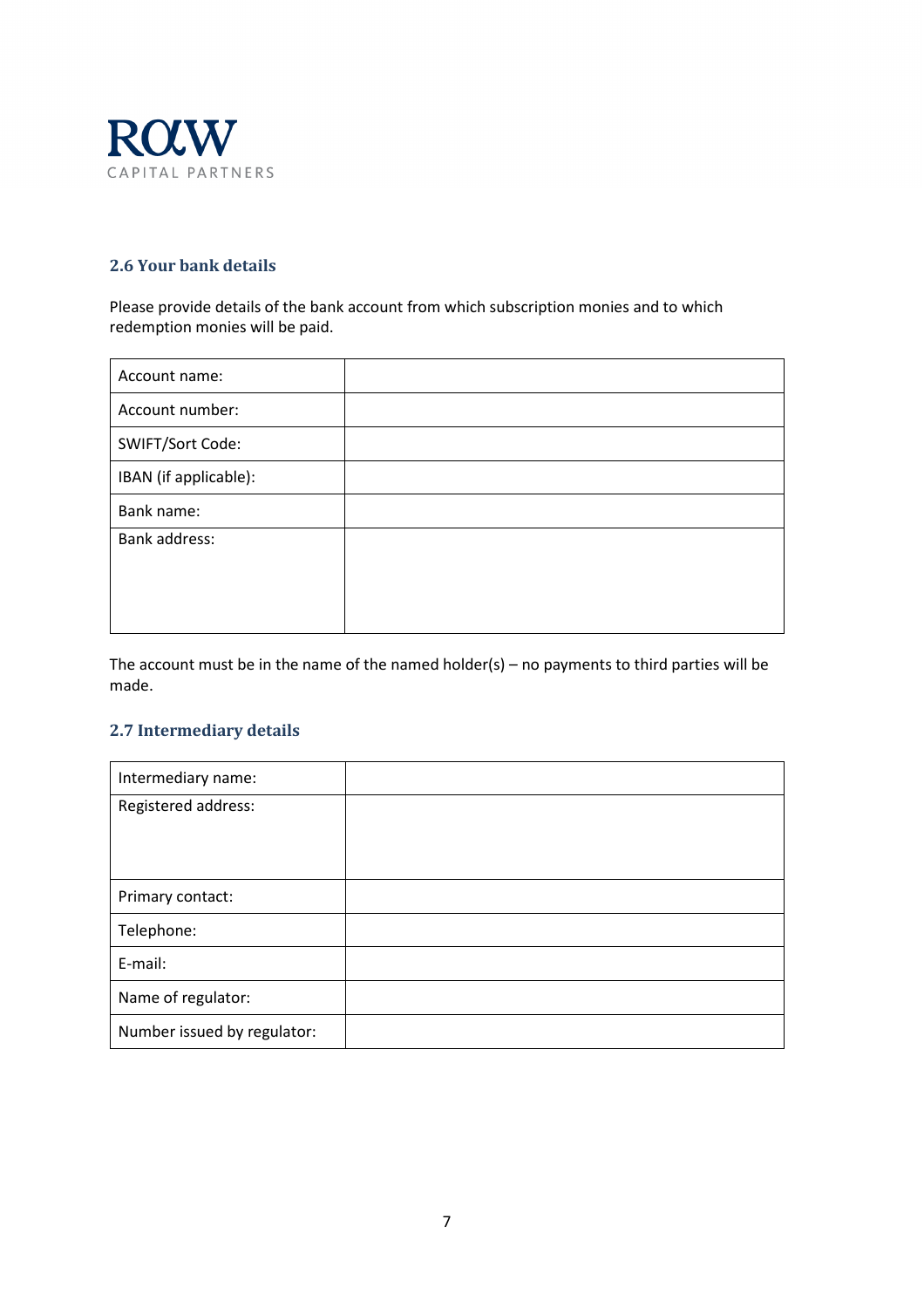

### <span id="page-7-0"></span>Section 3: FATCA and CRS self-certification

We are obliged under the Tax Information Authority Law (as amended), Regulations, and Guidance Notes made pursuant to that Law, and intergovernmental agreements ("IGAs") entered into by Guernsey in relation to the automatic exchange of information for tax matters (collectively "CRS & FATCA"), to collect certain information about each account holder's tax arrangements. Please complete the sections below as directed and provide any additional information that is requested. Please note that in certain circumstances we may be obliged to share this information with relevant tax authorities. Terms referenced in this Form shall have the same meaning as applicable under the relevant IGA, Regulations and/or Guidance Notes.

If any of the information below about your tax residence or FATCA classification changes in the future, please ensure you advise us of these changes promptly. If you have any questions about how to complete this form, please contact your tax adviser.

### **3.1 Country/Jurisdiction of Residence for Tax Purposes and related Taxpayer Identification Number ("TIN") or equivalent**

Please complete the following table indicating where the named holder(s) are tax resident and the named holders' Tax Identification Numbers for each country/jurisdiction indicated.

|                                | <b>First named holder</b> | <b>Second named holder</b> |
|--------------------------------|---------------------------|----------------------------|
| Country/jurisdiction of        |                           |                            |
| Tax Residency:                 |                           |                            |
| Tax Identification             |                           |                            |
| Number ("TIN"):                |                           |                            |
| National Insurance /           |                           |                            |
| <b>Social Security Number:</b> |                           |                            |
| I am not tax resident in any   |                           |                            |
| country for tax purposes:      |                           |                            |

If a named holder is tax resident in more than one countries/jurisdictions, please print and submit additional copies of this page.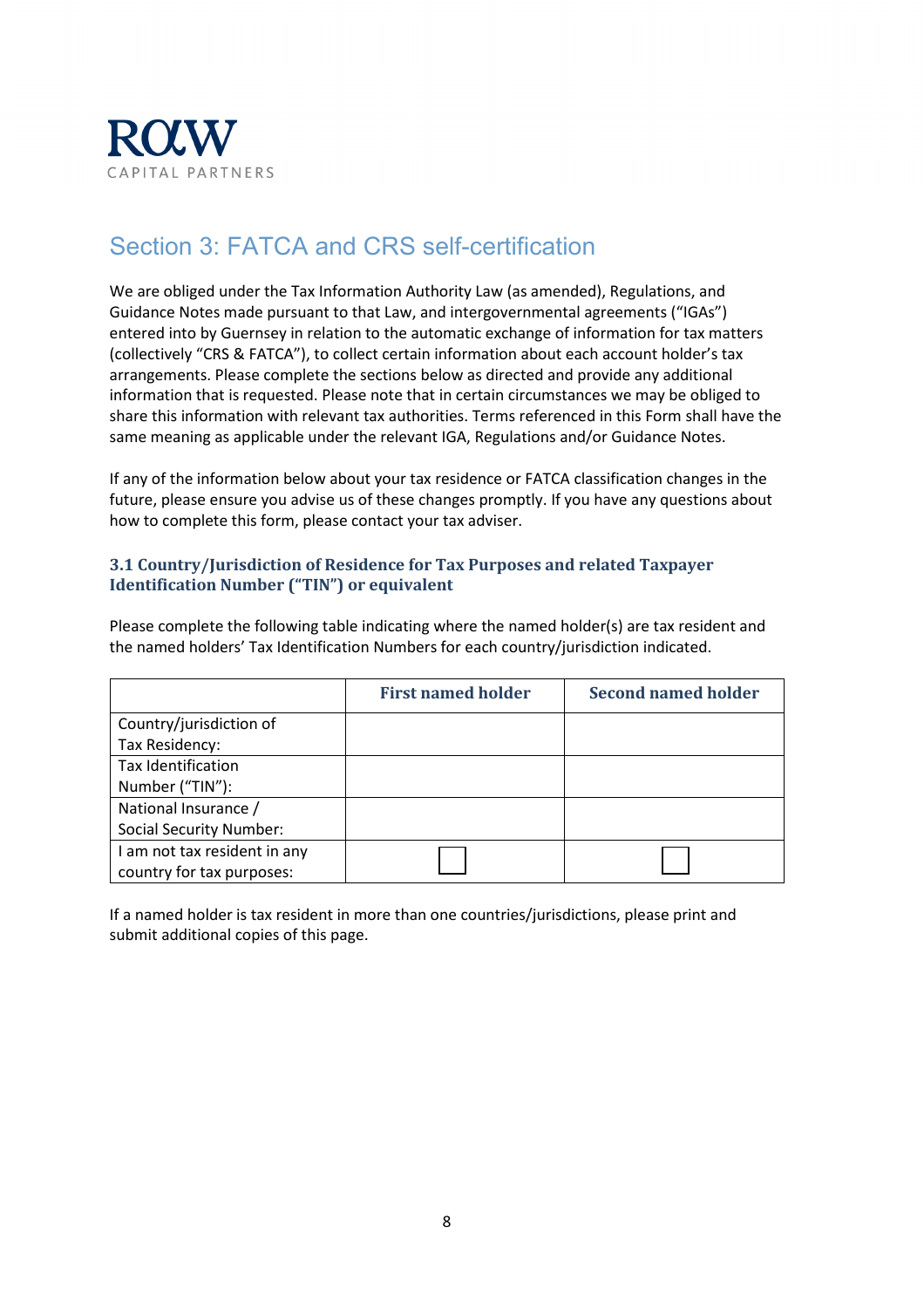

### **3.2 Tax Declarations**

Please complete all of the following questions and provide any further supporting documentation (certified in accordance with the guidance included Appendix B).

|                                                              | <b>First named holder</b> | <b>Second named holder</b> |
|--------------------------------------------------------------|---------------------------|----------------------------|
| Do you hold a Visa to reside in<br>another country?          |                           |                            |
| Are you a citizen<br>in any other country?                   |                           |                            |
| If so, in which country(ies)?                                |                           |                            |
| Do you have a passport<br>for any other country?             |                           |                            |
| If so, for which country(ies)?                               |                           |                            |
| Are you resident<br>in any other country?                    |                           |                            |
| If so, in which country(ies)?                                |                           |                            |
| Have you issued a<br>Power of Attorney?                      |                           |                            |
| If so, is the signing authority<br>granted to a U.S. person? |                           |                            |
| Are you a U.S. Green Card<br>holder?                         |                           |                            |

I declare that the information provided in this form is, to the best of my knowledge and believe, accurate and complete.

I agree to notify the Administrator immediately if any of this information changes in the future.

|             | <b>First named holder</b> | <b>Second named holder</b> |
|-------------|---------------------------|----------------------------|
| Signed:     |                           |                            |
| Print name: |                           |                            |
| Dated:      | dd/mm/yyyy                | dd/mm/yyyy                 |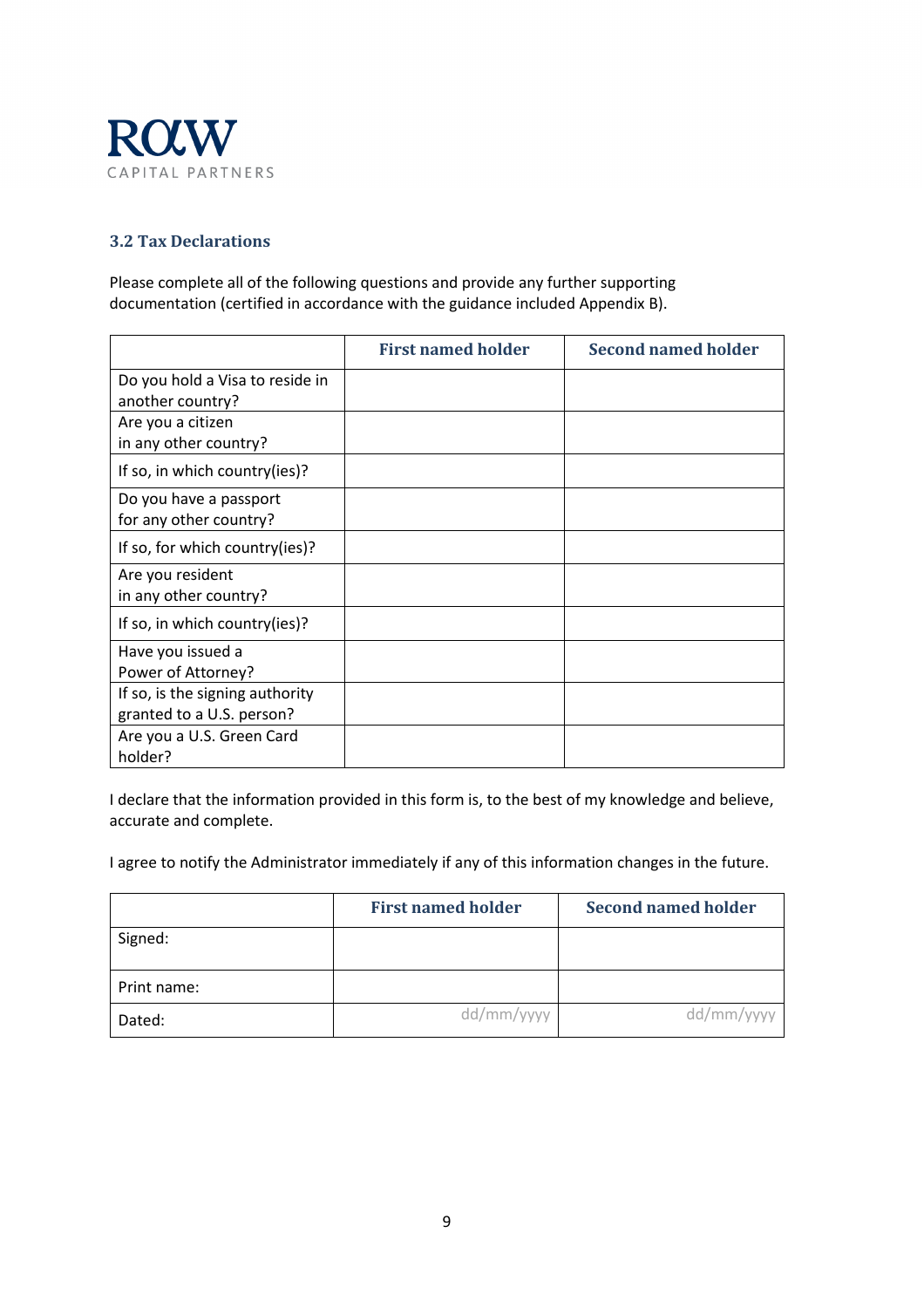

### <span id="page-9-0"></span>Section 4: Subscription agreement

By signing this Application Form each Applicant agrees to the following:

To: RAW Alpha PCC Limited (the "Company"), the Investment Manager and the Administrator.

- 1. The Applicant has received and read a copy of the current Particulars and the latest financial statements of the Company and, in particular, has understood the risk warnings set out in the Particulars. Each investor should consult their own financial adviser, lawyer or accountant as to legal, tax or related matters concerning the acquisition, holding or disposal of Shares.
- 2. The Applicant agrees that no Shares shall be issued to it until it has paid in full cleared funds representing the amount in respect of the Shares applied for in the manner provided in the Particulars and this Application Form.
- 3. The Applicant confirms that they are making this application to acquire Shares solely on the basis of the information contained in the Particulars and the material contracts disclosed in the Particulars, and not in reliance on any other information, statements, representations or warranties, whether oral or written whatsoever. The Applicant understands and has evaluated the risks connected with subscribing for Shares.
- 4. The Applicant(s) represent(s) and warrant(s) that:
	- a. they are over 18 years of age and not a Prohibited Person;
	- b. they have read carefully, and are making their application to acquire Shares solely on the basis of, the information contained in the current Particulars and any material contracts referred to in the Particulars, and are not relying on any other information statements, representations or warranties (whether oral or written) with respect to the offering of Shares by the Company (or any agent, partner, officer, director, employee, shareholder or affiliate of any of it);
	- c. they have the financial resources to bear the economic risk of their investment in the Fund and are aware they may have to bear the economic risk of investment in the Fund until such time as their investment in the Fund can be realised in accordance with the Particulars;
	- d. they have only relied on the advice of, or have only consulted with, their own professional advisors in relation to the tax, legal, currency and other economic considerations related to its investment in the Fund;
	- e. if the Applicant is a corporation, partnership or other entity, it is duly authorised and qualified to become a Shareholder in the Fund and the individual or individuals signing this Application Form and giving these warranties on the Applicant's behalf have been duly authorised by it to do so, and this Application Form constitutes, (upon acceptance of this Application Form by the Administrator), legal, valid and binding obligations of the Applicant enforceable against it;
	- f. all information provided by the Applicant in this Application Form is true, correct and complete as of the date of this application, and if there should be any change in such information (whether prior to or after the Applicant's application is accepted by the Administrator) it will immediately furnish in writing such revised or corrected information to the Administrator;
	- g. they are acquiring an interest in the Fund for investment only, and they were not with a view to resale or distribution in the United States or elsewhere; and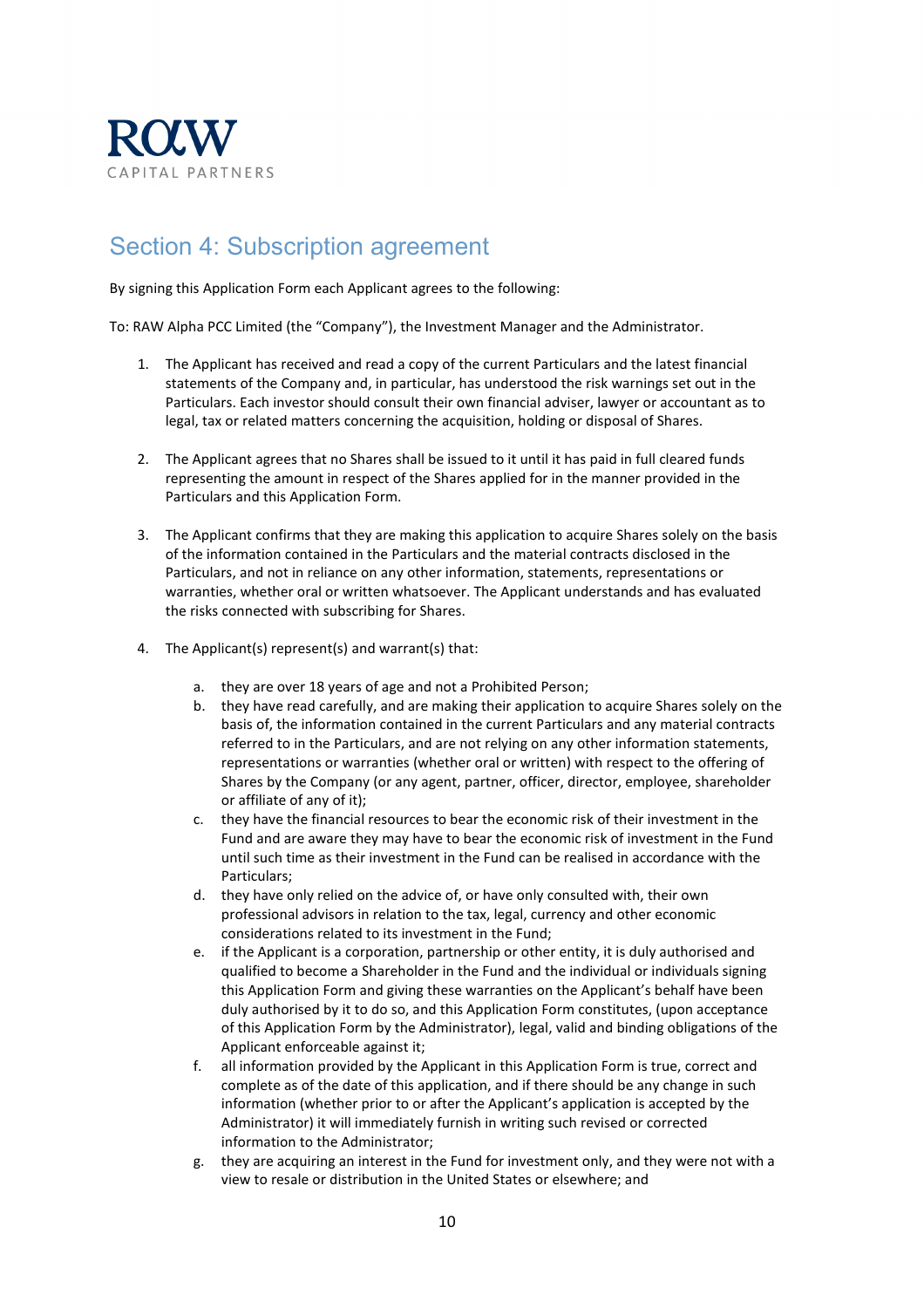

- h. they are not a US Person as defined in the Scheme Particulars and were not in the United States at the time any Shares were offered to the Applicant, nor when this Application Form was executed.
- 5. The Applicant(s) agrees:
	- a. to provide the Investment Manager and/or the Administrator with such information as the Investment Manager and/or the Administrator reasonably requests from time to time with respect to the Applicant's citizenship, residency, ownership or control so as to permit the Investment Manager and/or the Administrator to evaluate and comply with any regulatory and tax requirements applicable to the Fund or any investments or proposed investments of the Fund provided that any information so provided of a confidential nature shall be kept confidential unless disclosure is made under compulsion of law as required by law or any regulatory authorities;
	- b. to provide these confirmations to the Investment Manager and/or the Administrator at such times as the Investment Manager and/or the Administrator may request and to provide on request such certifications, documents or other evidence as the Investment Manager and/or the Administrator may reasonably require to substantiate such representations; and
	- c. to notify the Investment Manager and/or the Administrator immediately if it becomes aware that any of the confirmations are no longer accurate and complete in all respects and agree immediately either to sell or to tender to the Investment Manager and/or the Administrator for redemption a sufficient number of Shares to allow the confirmation to be made.
- 6. In the case of an application to acquire Shares as joint Shareholders:
	- a. each Applicant authorises the First Applicant to give subsequent instructions to the Administrator on behalf of all joint Shareholders but the Administrator reserves the right to require confirmation of any instructions by all such persons;
	- b. this Application Form shall constitute joint and several obligations of all such persons; and
	- c. each Applicant is required to provide its personal data to the Administrator and to sign the Application Form so that the Administrator can be satisfied that each of the joint Applicants is aware that their personal data will be processed as stated in Clause 9.
	- 7. The information that the Applicant provides in this Application Form (and in any other documents that the Applicant holds or provides in relation to its application for Shares) or subsequently by whatever means, will be held and processed by the Administrator in compliance with the relevant data protection legislation and regulatory requirements of Guernsey. Such information will be held and processed by the Investment Manager and/or the Administrator (or any third party or agent appointed by the Administrator which maybe outside of Guernsey). Any transmission of data to non-EEA will be in accordance with the data protection requirements at all times.
	- 8. In order that the Administrator fulfils its regulatory and legal obligations, the Administrator will retain personal data for prescribed periods after the Applicant has redeemed their holding.
	- 9. The Applicant has read and understood the Privacy Policies published on the website of each Service Provider of the Fund.
	- 10. The Administrator, and the Company are each authorised and instructed to accept and execute any instructions in respect of the Shares to which this Application relates given by the Applicant in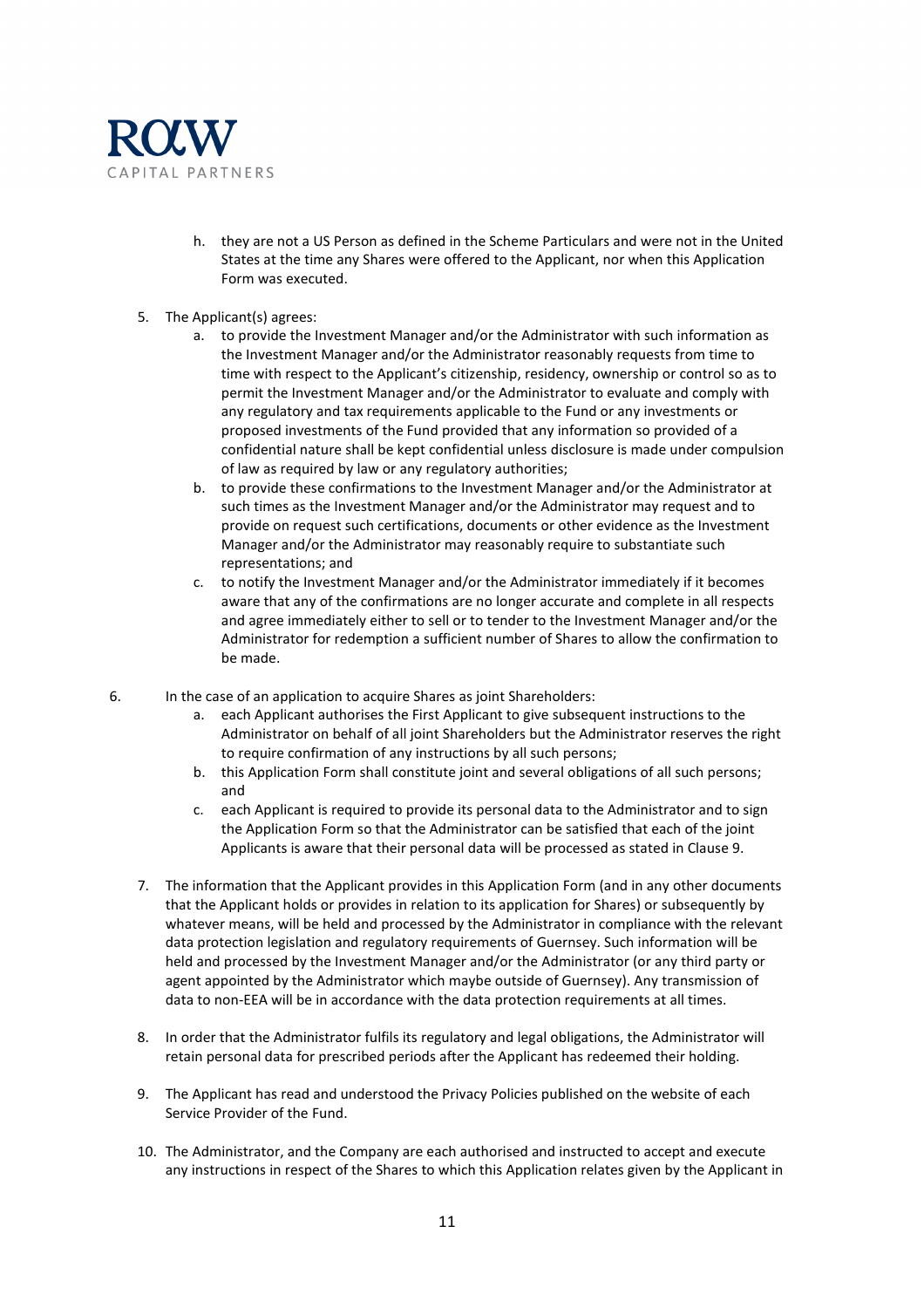

written form by mail, electronic mail or by facsimile. If the instructions are given by the Applicant by electronic mail or facsimile, the Applicant undertakes to confirm them in writing by mail. The Applicant agrees to indemnify each of the Administrator, the Investment Manager and the Company and agrees to keep each of them indemnified against any loss of any nature whatsoever arising to any of them as a result of any of them acting upon facsimile or electronic mail instructions. The Administrator, the Investment Manager and the Company may rely conclusively upon and shall incur no liability in respect of any action taken upon any notice, consent, request, instruction or other instrument believed in good faith to be genuine or to be signed by a properly authorised person.

- 11. This Application Form and the rights, obligations and relationships of the parties under this Application Form and the Articles shall be governed by and construed in accordance with the laws of the Island of Guernsey.
- 12. The Applicant irrevocably agrees that the courts of Guernsey are to have exclusive jurisdiction to settle any disputes which may arise out of or in connection with this Application Form and the acquisition of Shares.

|             | <b>First named holder</b> | <b>Second named holder</b> |
|-------------|---------------------------|----------------------------|
| Signed:     |                           |                            |
| Print name: |                           |                            |
| Dated:      | dd/mm/yyyy                | dd/mm/yyyy                 |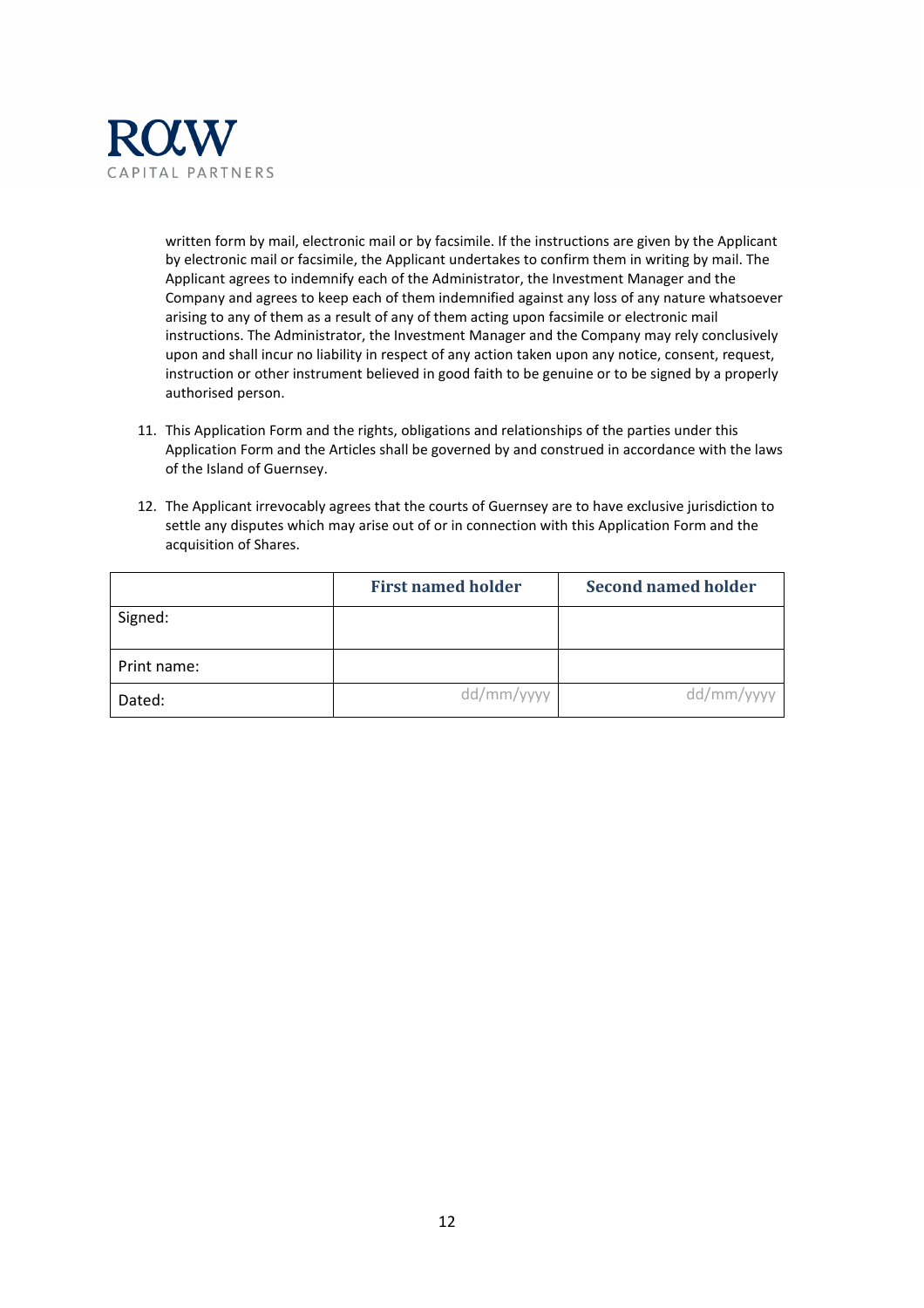

### <span id="page-12-0"></span>Appendix A: Remittance details

Please remit payment in full by electronic bank transfer in the relevant currency of the share class. Please note that cleared funds must be received by the Administrator by midday (12:00) (Guernsey time) on the Business Day prior to the relevant Dealing Day.

All bank details should be completed as indicated to prevent a delay to your subscription.

### **Remittance in GBP (for funds originated from outside the UK)**

| Bank:                 | Natwest, London, UK                               |
|-----------------------|---------------------------------------------------|
| SWIFT:                | NWBKGB2L                                          |
| Account name:         | Royal Bank of Canada (Channel Islands)<br>Limited |
| SWIFT:                | <b>ROYCGGSP</b>                                   |
| Account number:       | 60000139367770                                    |
| For further credit to |                                                   |
| Account name:         | Vistra RAW Alpha Client a/c                       |
| Account number:       | 08790 5497557                                     |
| IBAN:                 | GB 02 ROYC 404875 05497557                        |

### **Remittance in GBP (for funds originated from the UK)**

| Bank:                 | Natwest, London, UK                               |
|-----------------------|---------------------------------------------------|
| Sort code:            | 40-48-75                                          |
| Account name:         | Royal Bank of Canada (Channel Islands)<br>Limited |
| SWIFT:                | <b>ROYCGGSP</b>                                   |
| For further credit to |                                                   |
| Account name:         | Vistra RAW Alpha Client a/c                       |
| Account number:       | 08790 5497557                                     |
| IBAN:                 | GB 02 ROYC 404875 05497557                        |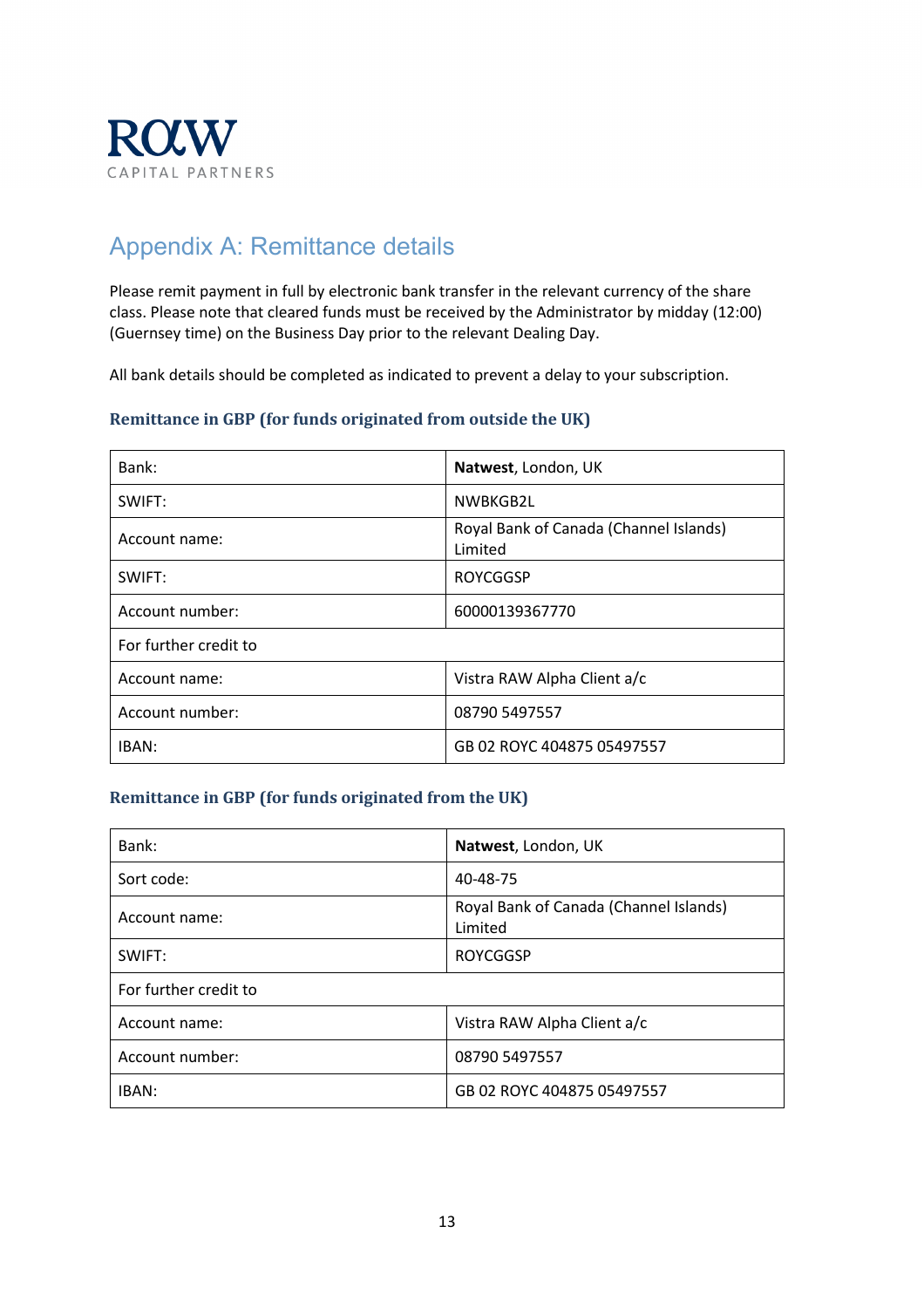

### **Remittance in GBP (online payment details)**

| Sort code:      | 40-48-75         |
|-----------------|------------------|
| Account name:   | Vistra RAW Alpha |
| Account number: | 05497557         |

### **Remittance in USD**

| Bank:                 | JP Morgan Chase Bank, New York, USA               |
|-----------------------|---------------------------------------------------|
| SWIFT:                | CHASUS33                                          |
| Account name:         | Royal Bank of Canada (Channel Islands)<br>Limited |
| SWIFT:                | <b>ROYCGGSP</b>                                   |
| Account number:       | 400949911                                         |
| For further credit to |                                                   |
| Account name:         | Vistra RAW Alpha Client a/c                       |
| Account number:       | 08790 5497573                                     |
| IBAN:                 | GB 02 ROYC 404875 05497573                        |

### **Remittance in AUD**

| Bank:                 | HSBC Bank, Sydney, Australia                      |
|-----------------------|---------------------------------------------------|
| SWIFT:                | HKBAAU2SSYD                                       |
| Account name:         | Royal Bank of Canada (Channel Islands)<br>Limited |
| SWIFT:                | <b>ROYCGGSP</b>                                   |
| Account number:       | 011-282324-041                                    |
| For further credit to |                                                   |
| Account name:         | Vistra RAW Alpha Client a/c                       |
| Account number:       | 08790 5497581                                     |
| IBAN:                 | GB 02 ROYC 404875 05497581                        |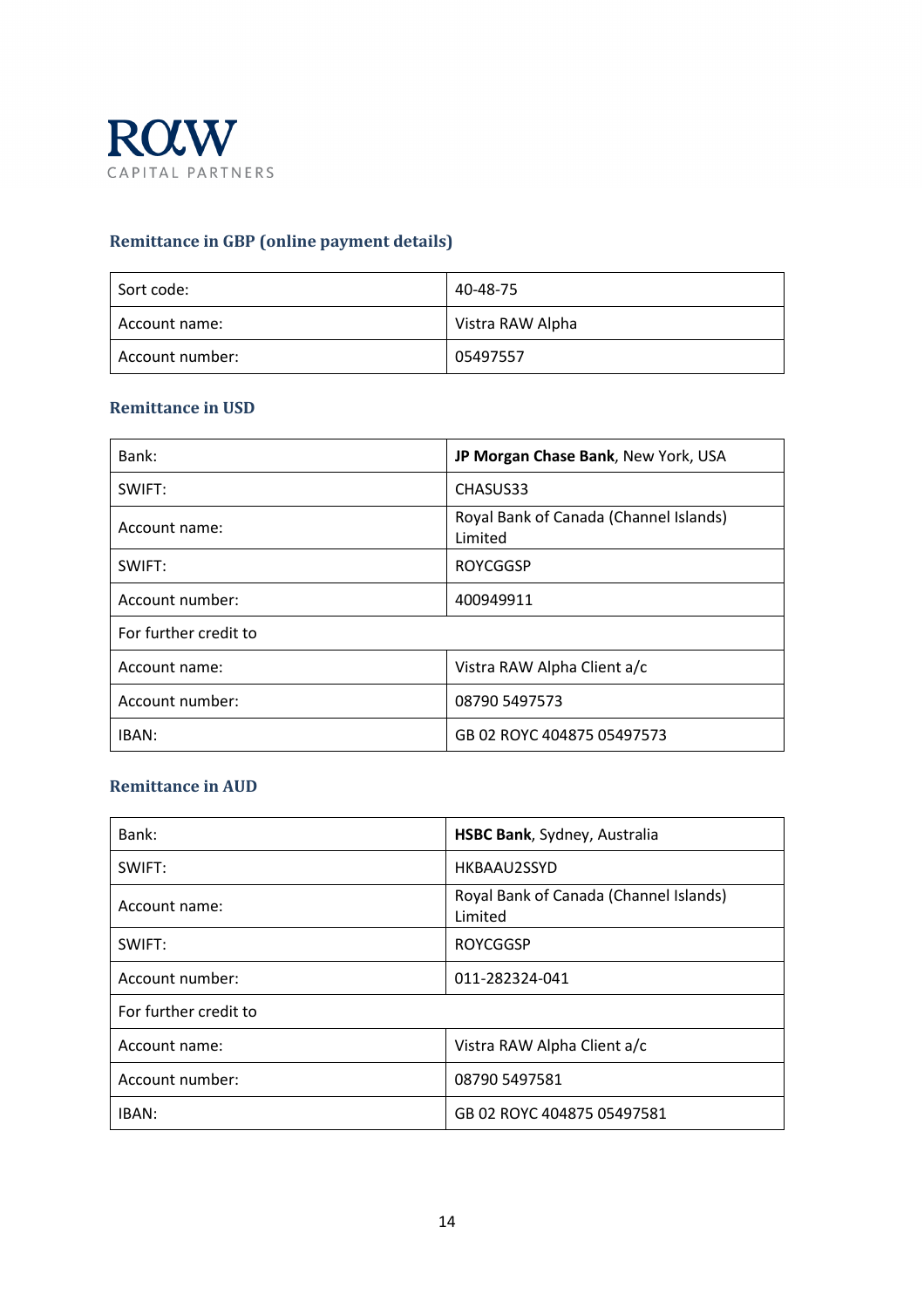

## <span id="page-14-0"></span>Appendix B: Client due diligence

Applicants must provide due diligence documentation as detailed below.

### **We require the following from all applicants**

| A completed Application Form |  |
|------------------------------|--|

#### **We require the following from each joint investor**

| A certified copy of the passport or national identity card, which must include the legal<br>name, date and place of birth, nationality and a unique identifier of the individual |  |
|----------------------------------------------------------------------------------------------------------------------------------------------------------------------------------|--|
| A certified copy of a utility bill or other proof of residential address which less than 3<br>months old (please note P.O Box numbers are not accepted)                          |  |

Depending on the risk assessment of the investor, the Administrator reserves the right to request additional documentation as may be required from time to time. For example, in accordance with the guidelines issued by the Guernsey Financial Services Commission (GFSC), Enhanced Due Diligence is required on investors who are resident in what is deemed a high-risk jurisdiction or are Politically Exposed Persons (PEPs).

#### **Guidance on certification of documentation**

Where documents are not provided in original form, certified copies can be accepted if certified by a suitable certifier in accordance with the guidance below.

Certified copies of copies are not normally accepted.

### **Suitable certifiers**

The following is a list of examples of acceptable persons to certify documentation:

- A member of the judiciary, a senior civil servant, or a serving police or customs officer
- An officer of an embassy, consulate or high commission of the country or territory of issue of documentary evidence of identity
- A lawyer or notary public who is a member of a recognised professional body
- An actuary who is a member of a recognised professional body
- An accountant who is a member of a recognised professional body
- A member of the institute of Chartered Secretaries and Administrators
- A director or officer or manager of a regulated financial services business operated in an recognised jurisdiction or is otherwise subject to group/parent policy where the head office is situated in a recognised jurisdiction